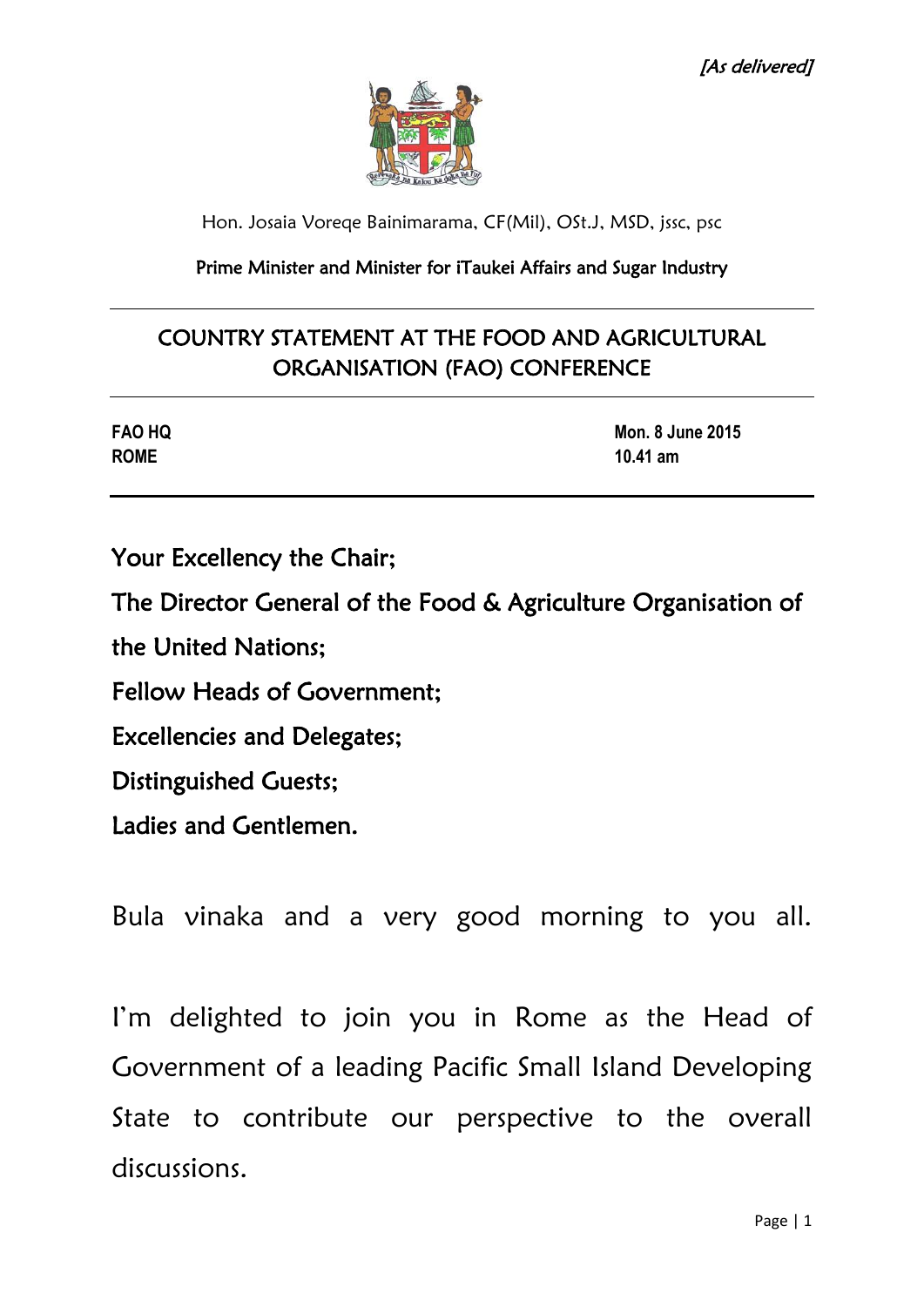Page | 2

[As delivered]

There have been some notable highlights for me personally over the past couple of days – the side event on the work of FAO with Small Island Developing States; my meeting with the Director-General and the signing of a host country agreement that will see a FAO office established in Fiji; and, of course, the award that Fiji received yesterday recognising our own achievements in the fight against hunger.

And I especially welcome the opportunity today to share some of our experiences with you in my country statement and to learn from the experiences of others.

Excellencies,

Like any Small Island Developing State, Fiji has some immense challenges which my Government is in the process of systematically addressing. Aided immensely by our development partners plus a renewed sense of national confidence after our return to Parliamentary rule last September in our first truly democratic election of one vote, one value.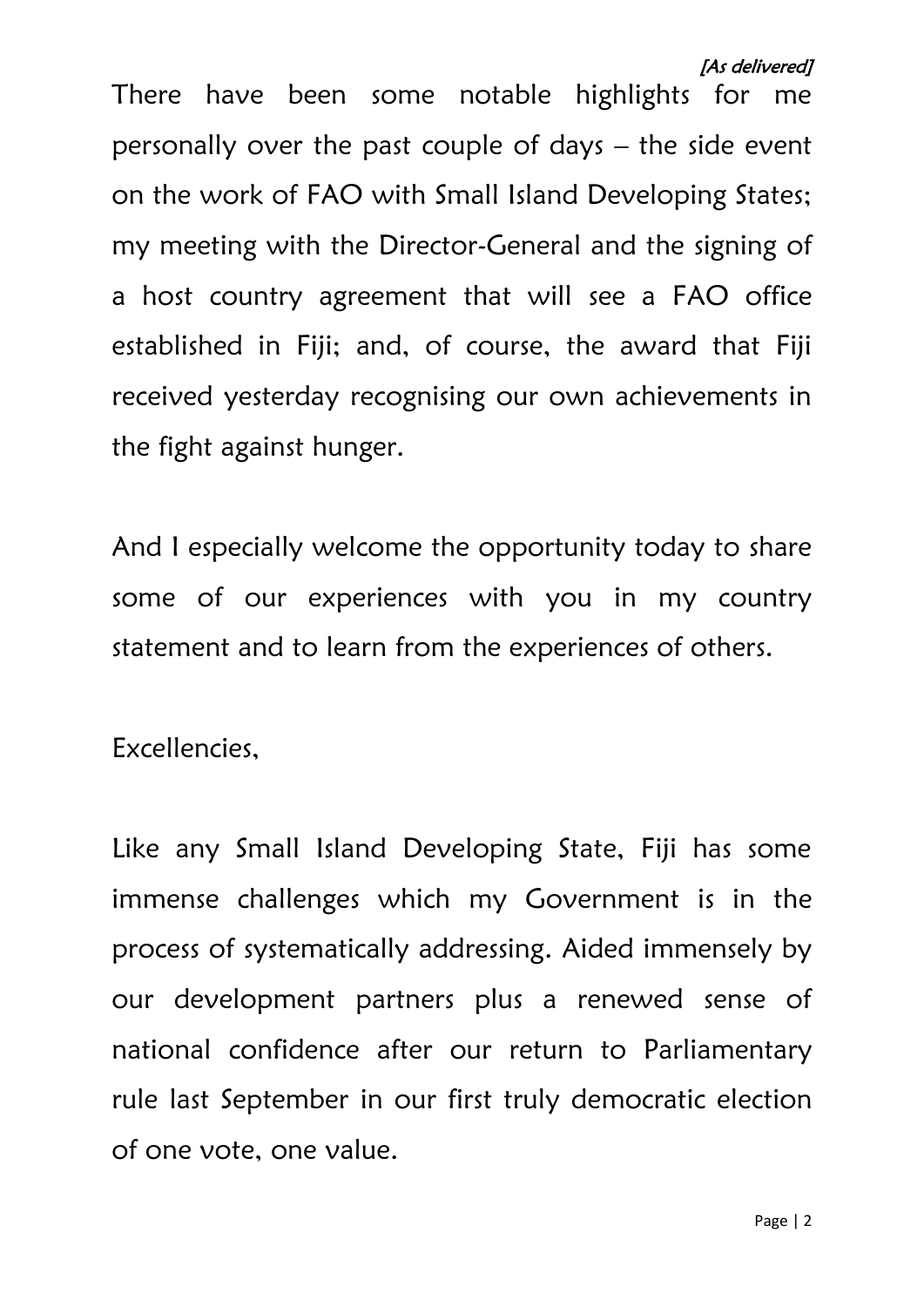I want to acknowledge FAO for its support over the years not only for Fiji but for all Pacific Islanders. The Organisation has played a key role in ensuring that more Fijians than ever before have regular access to nutritious, high quality food. And in doing so, it has rendered valuable assistance to us as a Government to raise living standards and improve the health of our people.

We in the Pacific share many of the challenges of developing countries generally in meeting the needs and expectations of our citizens. Fiji does not yet have an overarching national policy on food security. But I am pleased to inform you that we are currently working on a holistic programme covering agriculture, fisheries, biosecurity, nutrition levels and education. And that programme is being incorporated into an overall national development strategy for the coming years and decades.

Last week, I was able to launch a milestone initiative in the life of our nation  $-$  a comprehensive Green Growth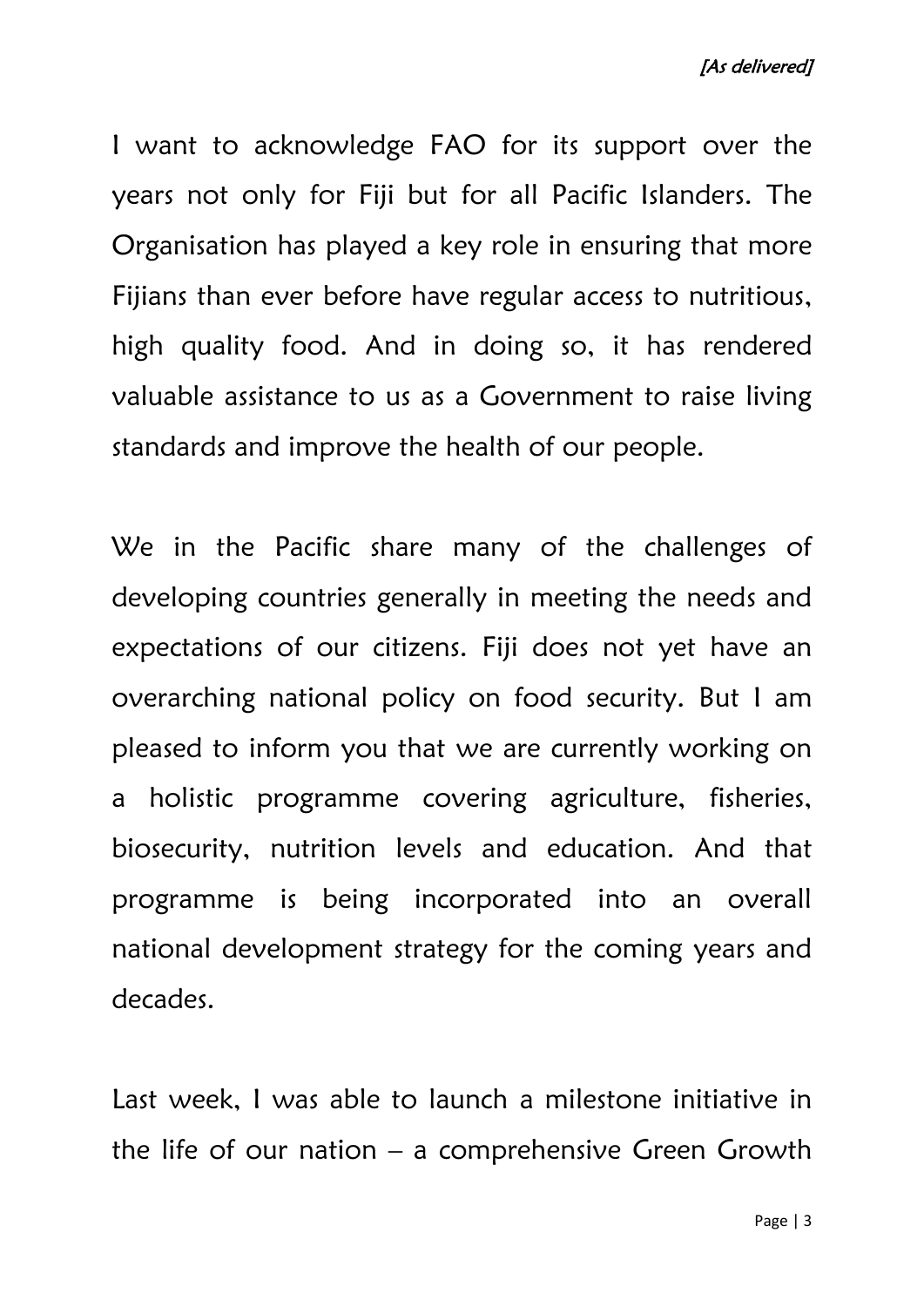Framework for Fiji that gives us a blueprint for the sustainable development of our resources now and into the future.

This comprehensive document encompasses ten primary areas at the heart of our quest for a Green and Blue Growth economy. And of course guaranteeing our food security is one of them.

The other components are to build resistance to climate change and disaster – one of the principle threats to food security for any nation; to manage our waste properly; to keep our island and ocean resources sustainable; to insist on inclusive social development; to adequately manage our freshwater resources ; to guarantee our energy security and develop alternative energy sources; to have sustainable means of transportation; to embrace technology and innovation; and to achieve the "greening" of our tourism and manufacturing industries – both mainstays of the Fijian economy.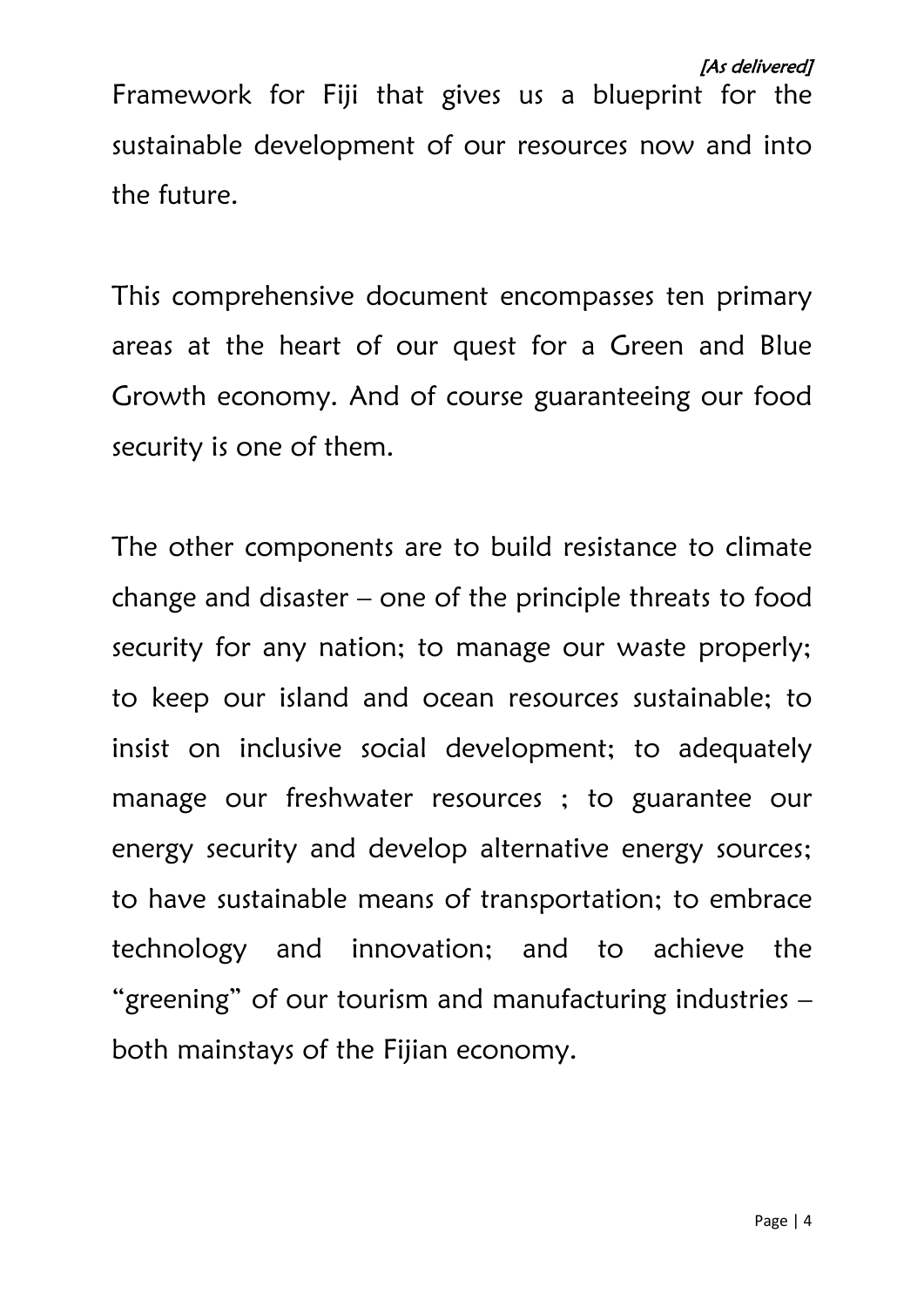We are now acutely focused in Fiji on the need to ensure our food security – which we define in our Green Growth Framework as "the ability to produce safe, healthy affordable food for all Fijians at all times".

This definition encapsulates four key elements: having the domestic capability to produce enough food to feed our local population; having a sufficiently diverse food production base to satisfy dietary needs; having the distribution systems in place to link people to markets and ensure ease of access to food supplies; and monitoring the efficiency of our farms to ensure that local produce is competitive prices and is affordable for ordinary Fijians.

Excellencies, Ladies and Gentlemen,

We continue to face major challenges in meeting the preconditions for a food secure Fiji; volatile commodity prices, low economies of scale, the loss of arable agricultural land, the poor level of efficiency of existing farms and the need to meet the growing food demands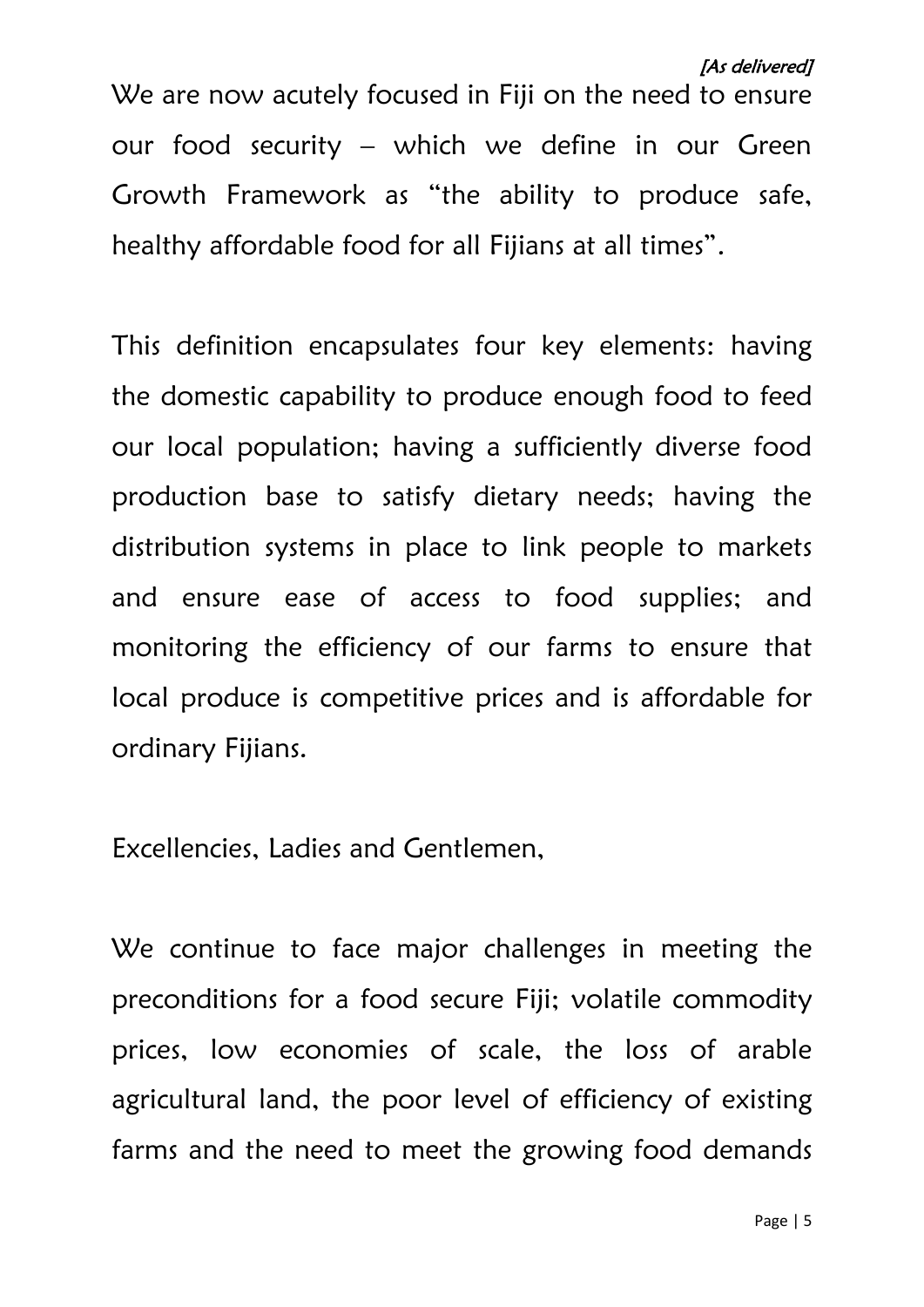of our tourism industry., to feed our international visitors and maintain the health of our primary export earner.

We recognise that these are challenges that Fijians need to meet themselves. But there is one factor threatening our food security over which we have no control whatsoever: the increasing frequency and intensity of the natural disasters we are experiencing in the Pacific that are being attributed to climate change.

These are already having a grave impact on Fiji and other Pacific Island nations, the most recent, the devastation caused to Vanuatu by Cyclone Pam. But we are also facing a terrible collective threat from rising sea levels caused by global warming. And this is already having a serious impact on island nations, with much worse to come.

In Fiji – a string of mainly mountainous islands – we are already having to move entire villages, losing precious arable land and have identified more than 600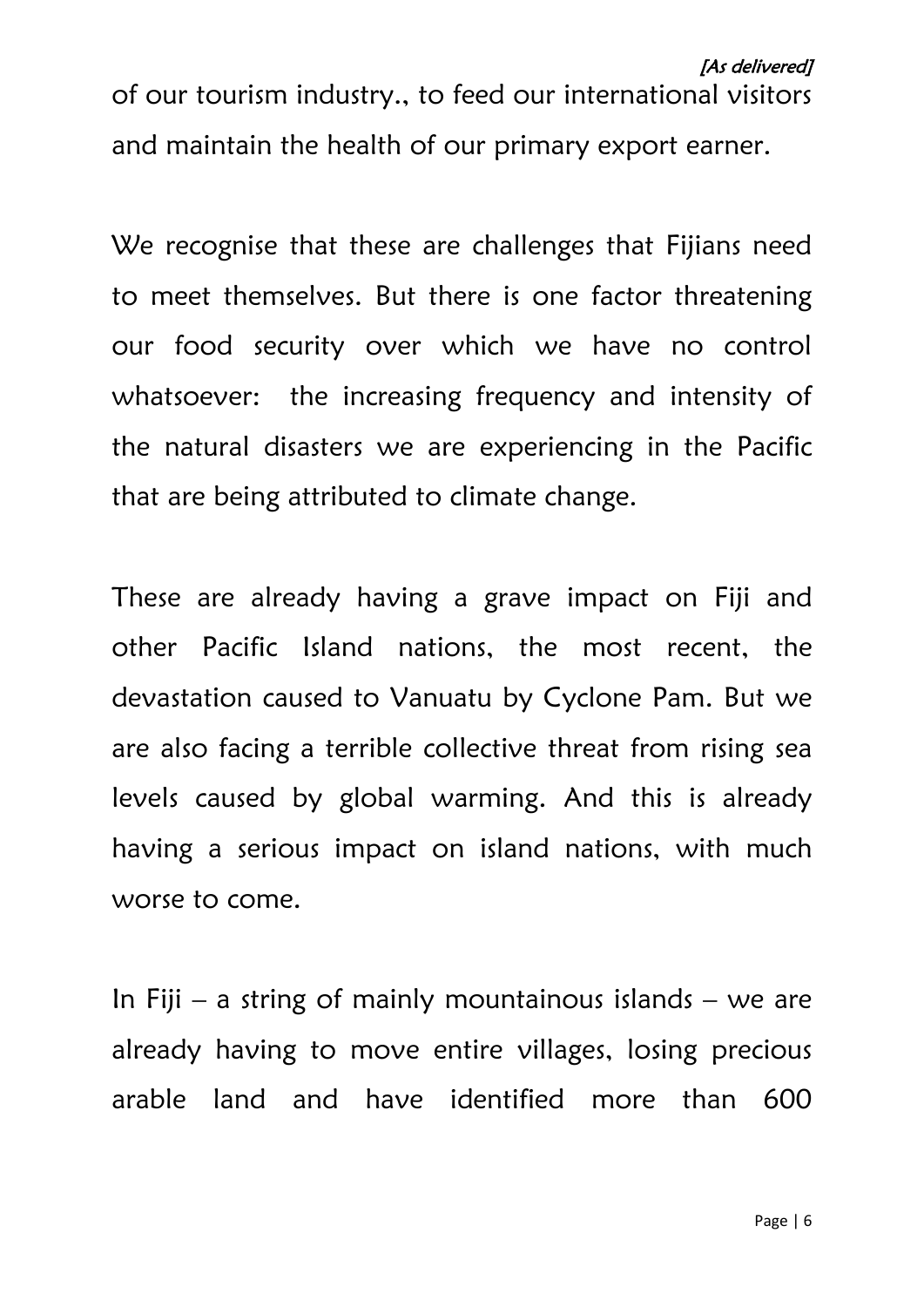Yet in the case of three of our neighbours – Kiribati, Tuvalu and the Marshall Islands, which are low lying atolls – the threat is existential. And under the current scenarios being advanced by climate scientists, these sovereign members of the United Nations are destined to sink beneath the waves altogether in the lifetimes of their young people.

Excellencies, Ladies and Gentlemen,

The rising seas caused by the melting icecaps constitute the gravest collective threat to Pacific Small Island Developing States in the entire sweep of history. And unless this process is arrested, it is certain to compound the dire consequences extreme weather events are already having on our overall food security and ability to feed our people.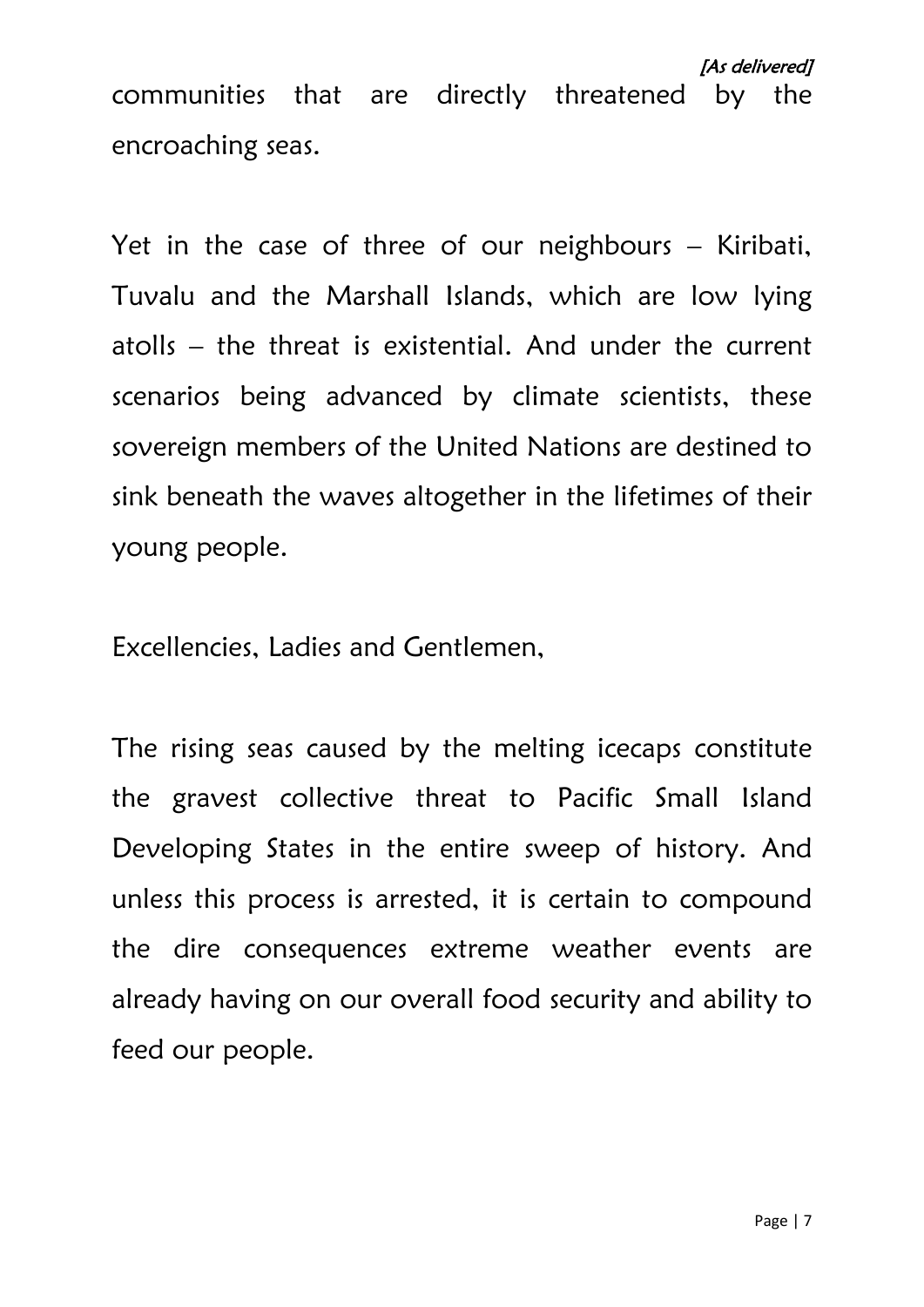Page | 8

To focus global attention on this crisis, Fiji intends to play a lead role at the World Climate Summit in Paris at the end of November. And with the other Small Island Developing States, we will be calling for immediate action on the part of developed nations to sign up to the binding cuts in carbon emissions that are vital to avert catastrophe.

I have branded those nations that are dragging their feet on climate change as members of the "coalition of the selfish" – nations putting the health of their economies and the jobs of their workers before the very survival of the citizens of Small Island Developing States.

The time for prevarication is over. The time for life, the time for action is now. And I appeal to you all and the rest of the international community to join our alternative "coalition for action on climate change". Because we are at five minutes to midnight on this issue and time is rapidly running out. We have the chance as a community of nations to stop the clock in Paris and start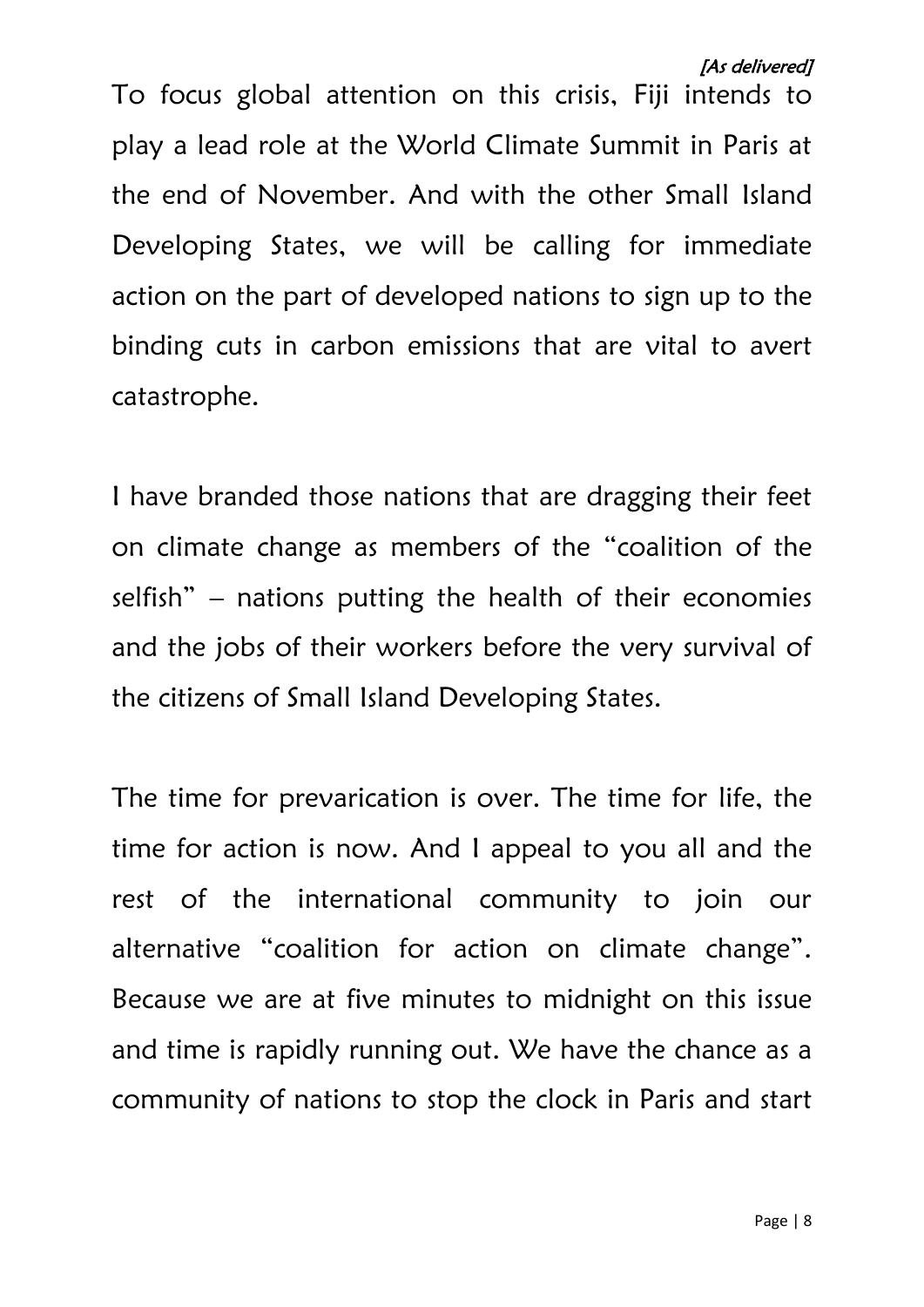winding it back. And we must seize that opportunity before it is too late.

Excellencies,

History will judge the industrialised nations very harshly if they do not stand with us at this critical juncture. Because it is clearly not only our future in the Pacific that is at stake but the future of mankind as a whole.

It stands to reason that small island developing nations like Fiji are powerless to act ourselves because our own carbon emissions are negligible. So we have turned our attention to building resilience in the face of climate change. To do everything we possibly can to mitigate against its effects with a comprehensive approach to national disaster management.

Fiji survived the last major hurricane that carved a path of destruction through our nation two years ago – Tropical Cyclone Evan – without the loss of a single life. So these management plans are working and are a clear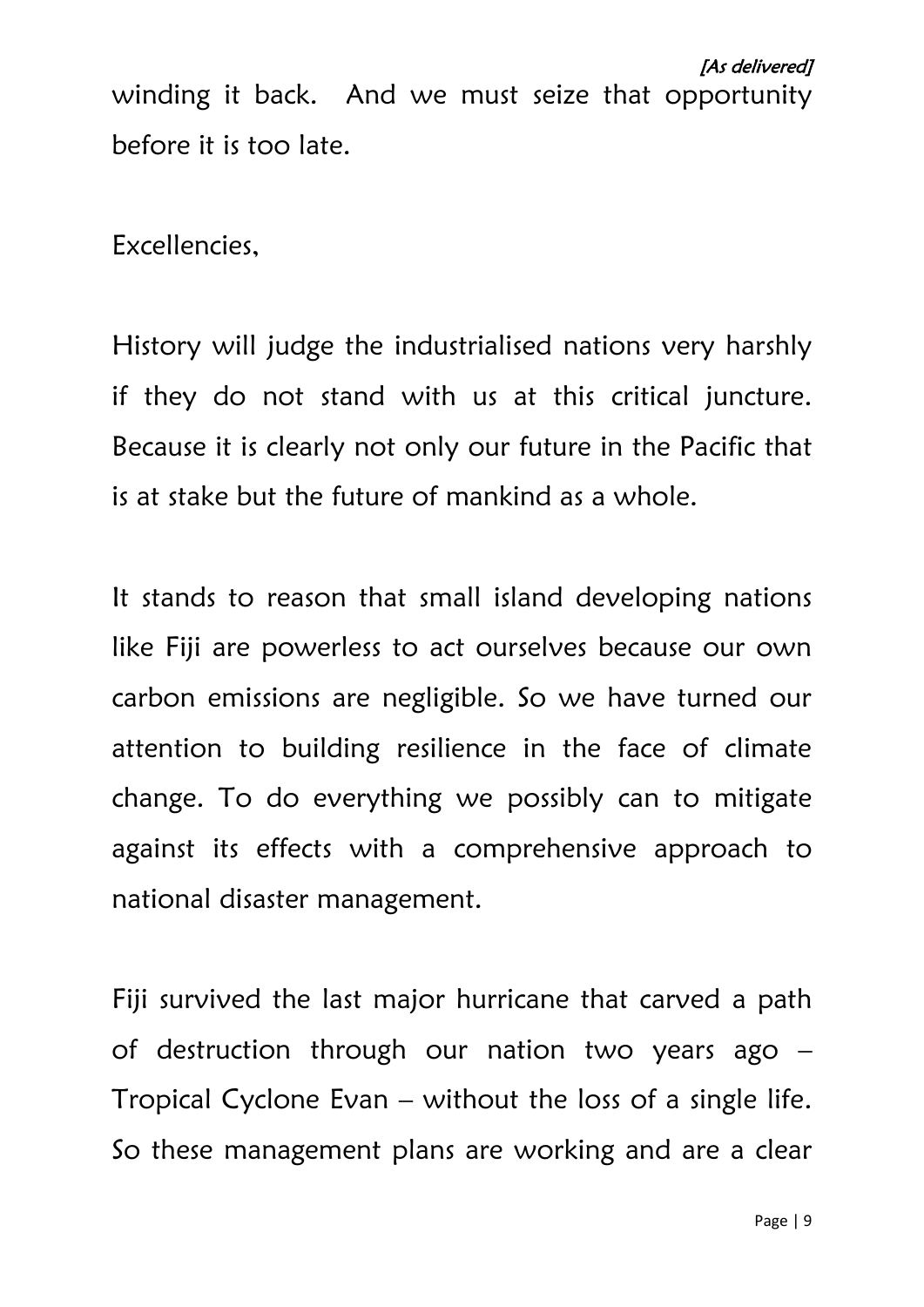demonstration that we are doing everything in our power to help ourselves.

As well as building climate change resilience, we have placed the principle of sustainability at the core of our national agenda. And we are incorporating our Green Growth Framework into two national development plans that are currently being formulated – one for the next five years, the other for the next twenty years up to 2035.

The need to develop a holistic food security policy for Fiji is a cornerstone of this programme. Recognising the deficiency of our existing approaches, we are stepping up our efforts to develop a new policy framework on food. A major component of this is the collection of proper data to be able to assess the scale of the challenge before us. So we are developing a domestic food production database for agriculture and fisheries by 2017 and a joint agriculture and fisheries census survey by 2019.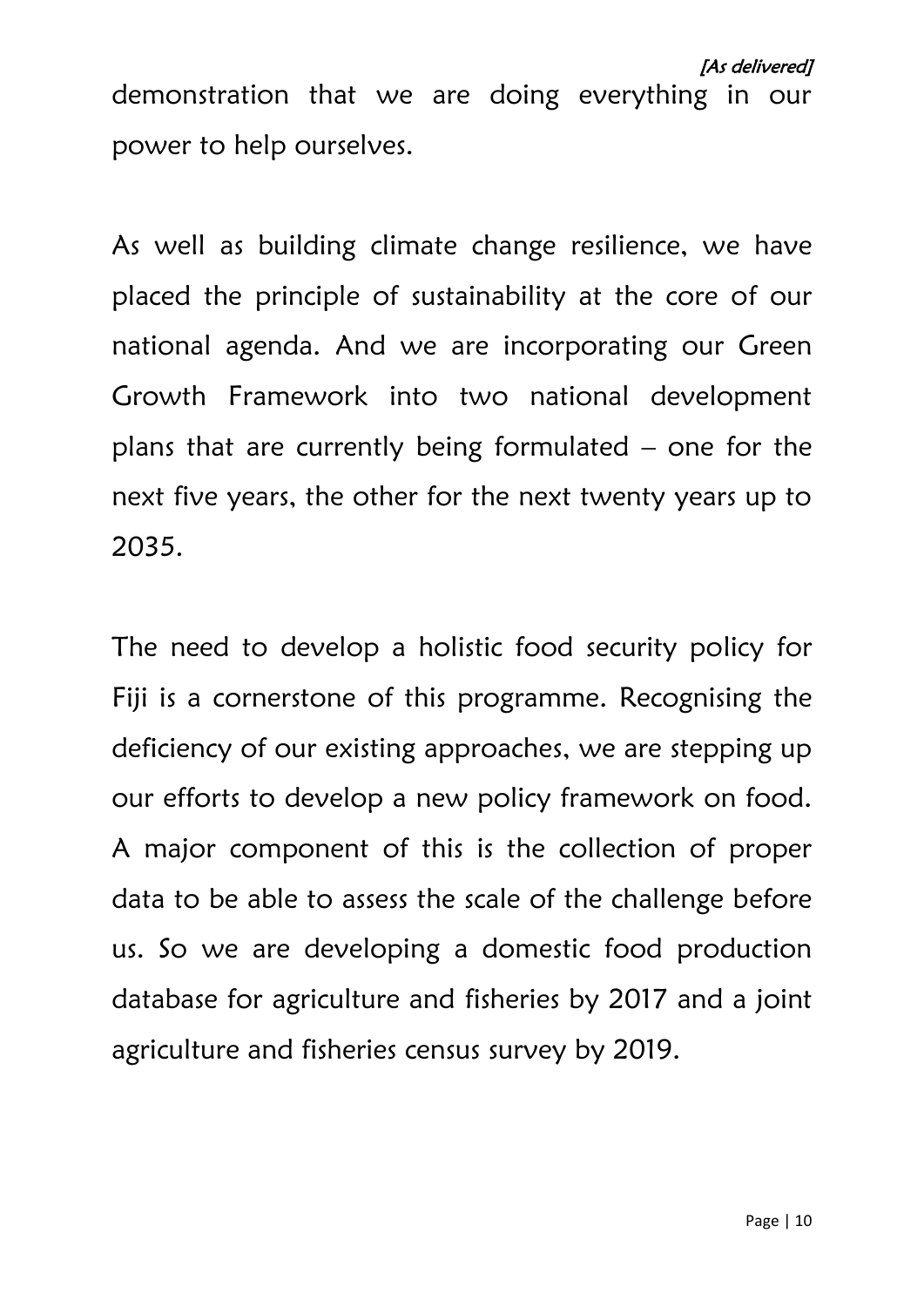As part of this holistic effort, we are also improving efficiency at farm level by establishing production efficiency targets for key commodities by next year. We are also encouraging such things as organic farming and the recycling of farm waste. As well as encouraging the use of alternative energy sources and embracing new technologies in agriculture.

Recognising that we also need to improve market arrangements for agriculture and fisheries produce, we will have a register of farmers by next year. And we are strengthening our ability to collect and disseminate market information, enhancing research and development and upgrading traditional farming skills and knowledge.

As part my Government's education revolution – in which we introduced free schooling in Fiji for the first time last year  $-$  we have also increased the number of scholarships and incentives for young people to take up farming. And to embrace the notion of larger scale commercial production of food rather than the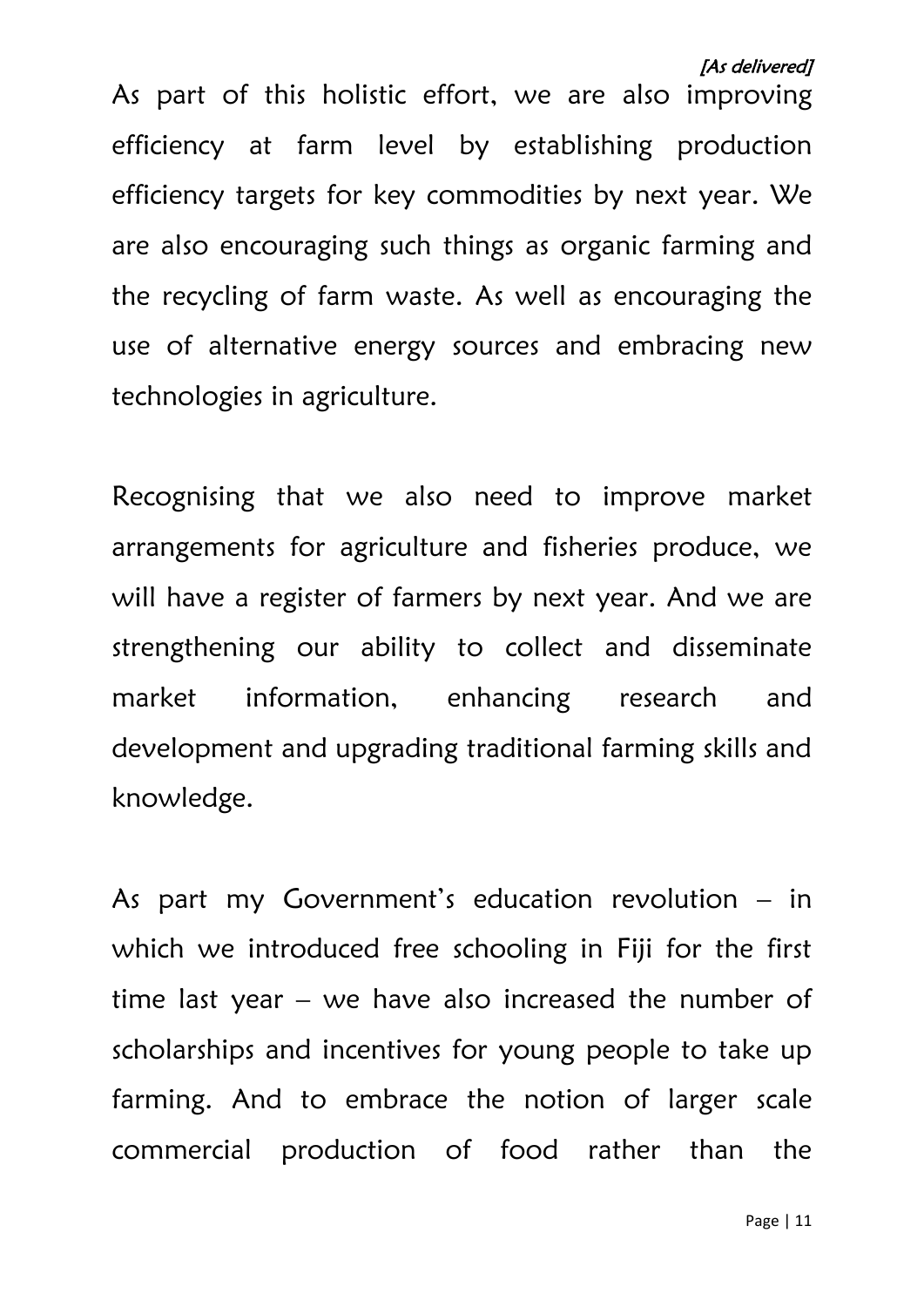traditional subsistence model that has been the norm in Fiji and other Pacific countries.

Excellencies,

Fiji recognises that we urgently need to address the lack of an overarching framework for food production. Because our current shortcomings when it comes to the availability of basic data means that we simply cannot objectively assess the status of our food security.

This reform programme isn't only being driven by the need to streamline our performance and pursue best practice. Our new Constitution specifically requires the State to ensure that every Fijian has access to adequate food and water. These are justiciable rights of individual Fijians and the Government in turn has a legal obligation. So the Fijian Government accordingly has a legal imperative to improve the performance and sustainability of our agriculture and fisheries sectors on top of any other commercial and social imperatives.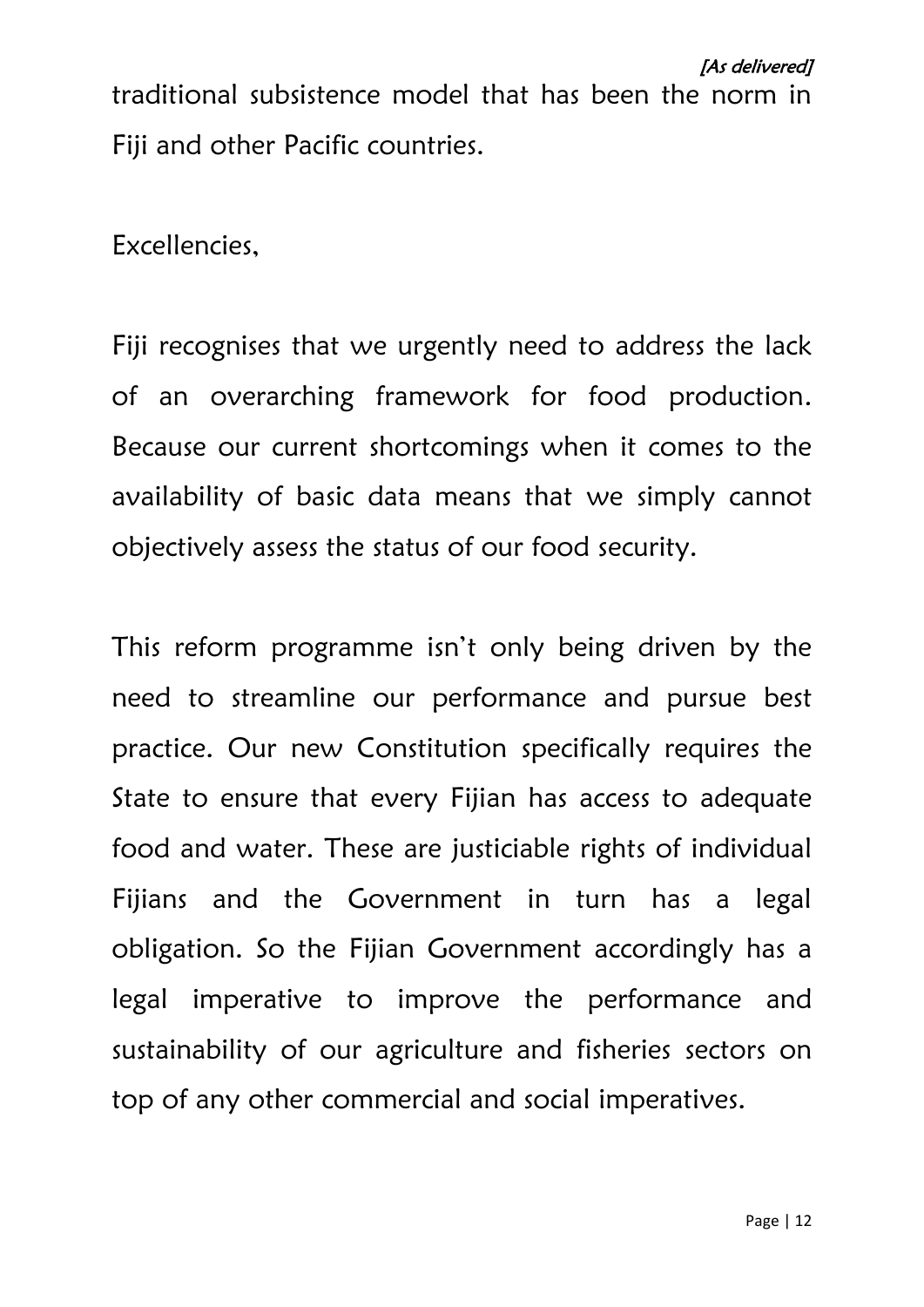Last year, we launched a draft five-year agricultural development plan with food security as its core objective. And while there is much to be done, our overall objective is to modernise the industry and make Fijian farmers the most competitive and successful in the Pacific Islands region.

We also have new fisheries and forestry plans in the pipeline and I want to thank FAO for the technical assistance to be able to develop these policies. Under the current Pacific Island Country Programme Framework which takes us to 2017 - a total of US  $$8.3$  million dollars has been allocated for 20 projects in Fiji.

This is on top of around US \$17 million dollars provided by the FAO between 1996 and 2012. So the Organisation is making a big difference in Fiji and the rest of the Pacific. And Fiji regards FAO as a key development partner, critical to our food security and the nutrition levels of our people.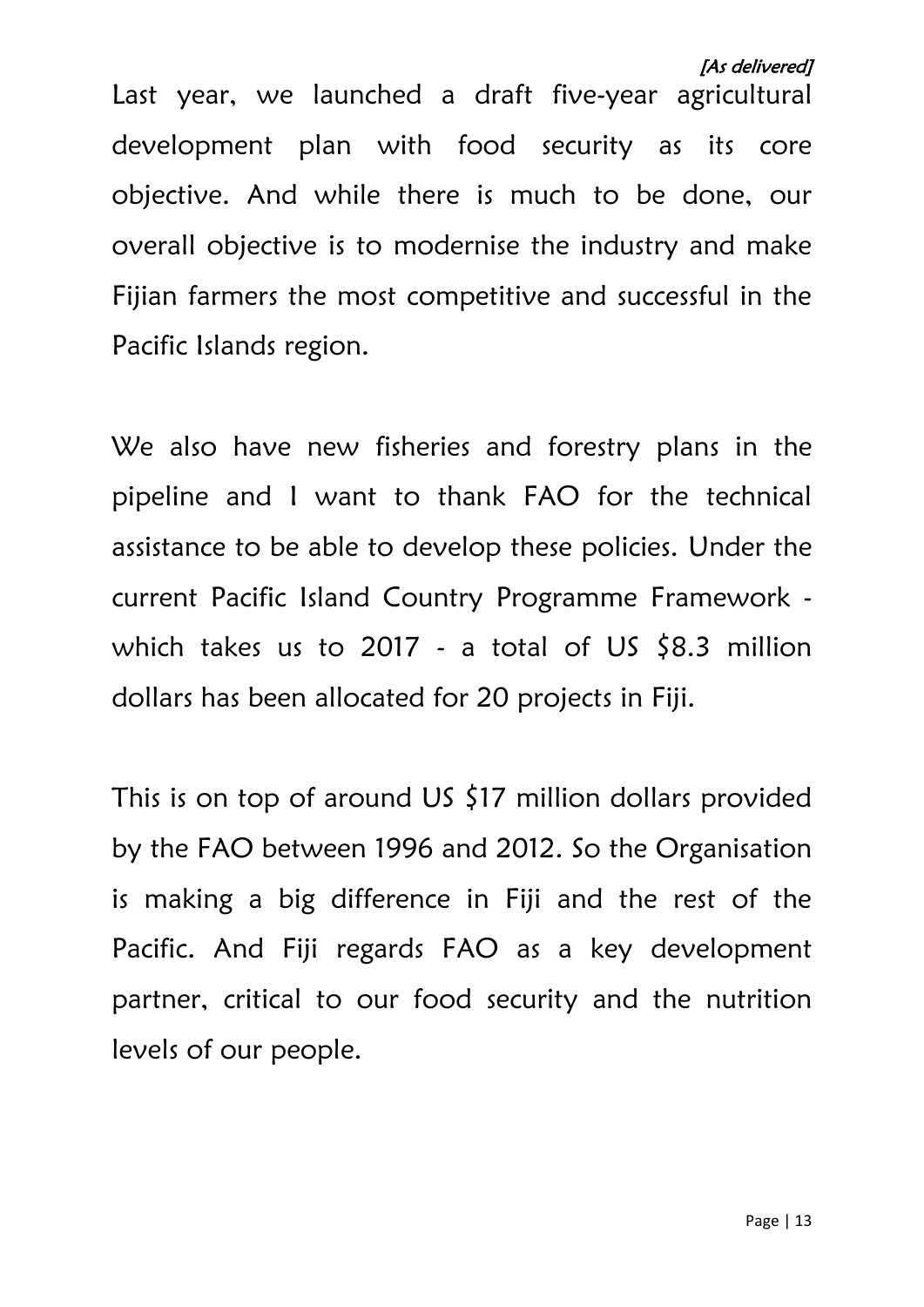Whether it is assistance with improving our statistical data; our efforts to increase productivity; the training of our farmers in at least 20 field schools; or the development of our Codex strategy to improve food quality and safety under our Food Act, we have been able to rely on the FAO to assist us improve the lives of the Fijian people and for that we are truly grateful.

I also want to thank the FAO for its rehabilitation assistance after our three most recent cyclones. And for the leadership on improving our food security currently being provided by the Pacific Regional Food Security Cluster, part of the Pacific Humanitarian Team led by the UN Office for the Coordination of Humanitarian Affairs.

We still have a long way to go in Fiji. Disaster risk reduction in the agriculture sector is still at an embryonic stage. We have few, if any, disaster risk reduction plans in place specifically for the agriculture, fisheries, food and forestry sectors. And we have to do a lot more in this area as time goes by.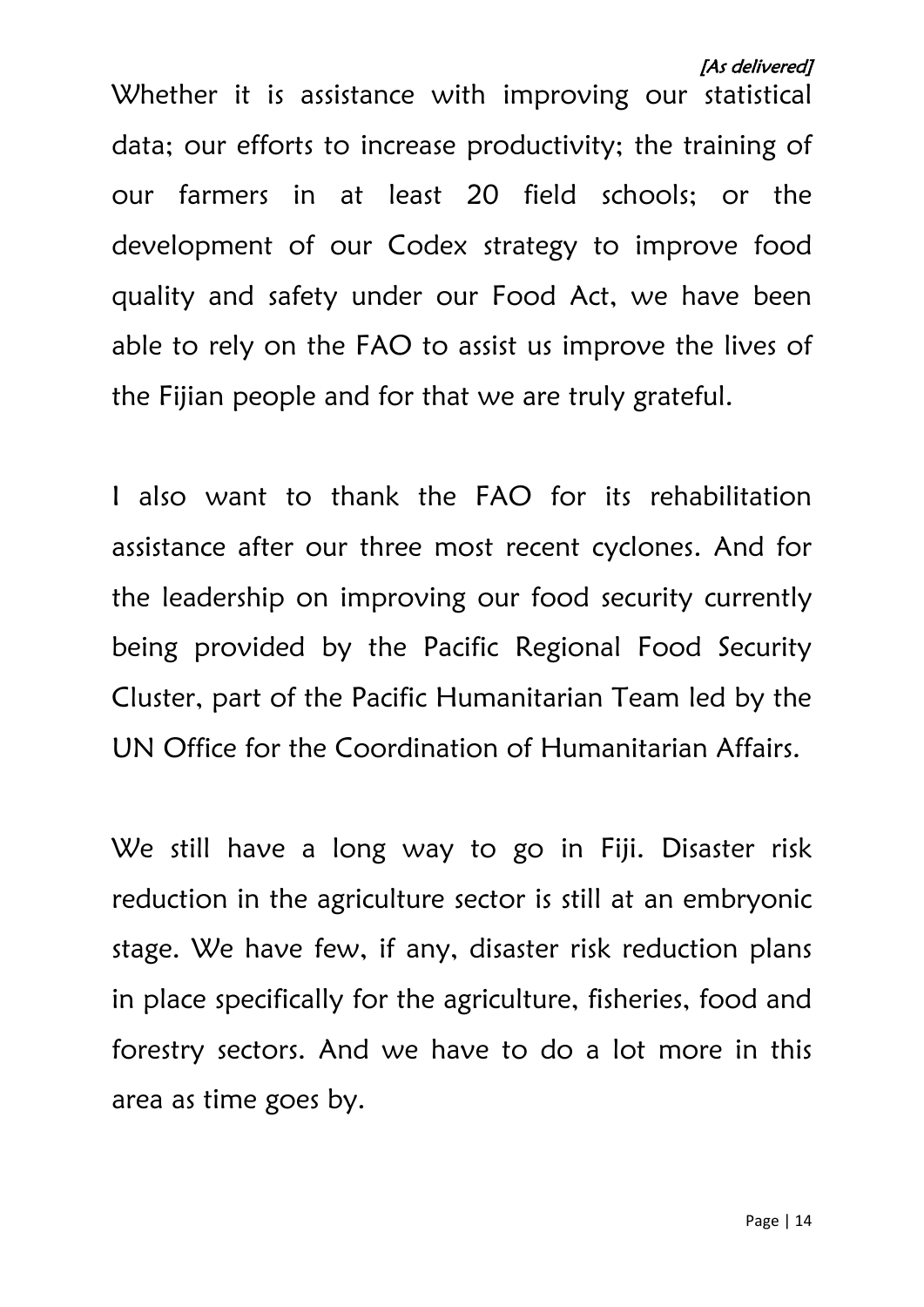#### [As delivered]

But we have at least recognised the need to do so and intend to build on the small-scale interventions that are currently taking place with a much more coordinated and sustained effort across the board.

We need to be smarter, more adaptable and more responsive. And as I stress again: We need a holistic approach in which Government and our development partners work closely to identify areas that need attention. And then work closely with our farmers, fishermen and forestry workers to improve our collective response to the many challenges that are yet to be tackled.

In Fiji, our primary industries are the backbone of our economy so the imperative to improve their efficiency has never been greater. Primary industry contributes around 12 per cent to our GDP and employs about 60 per cent of our population. So these sectors are critical to our economic development and sustained livelihoods and, their efficiency is a prime factor driving our growth.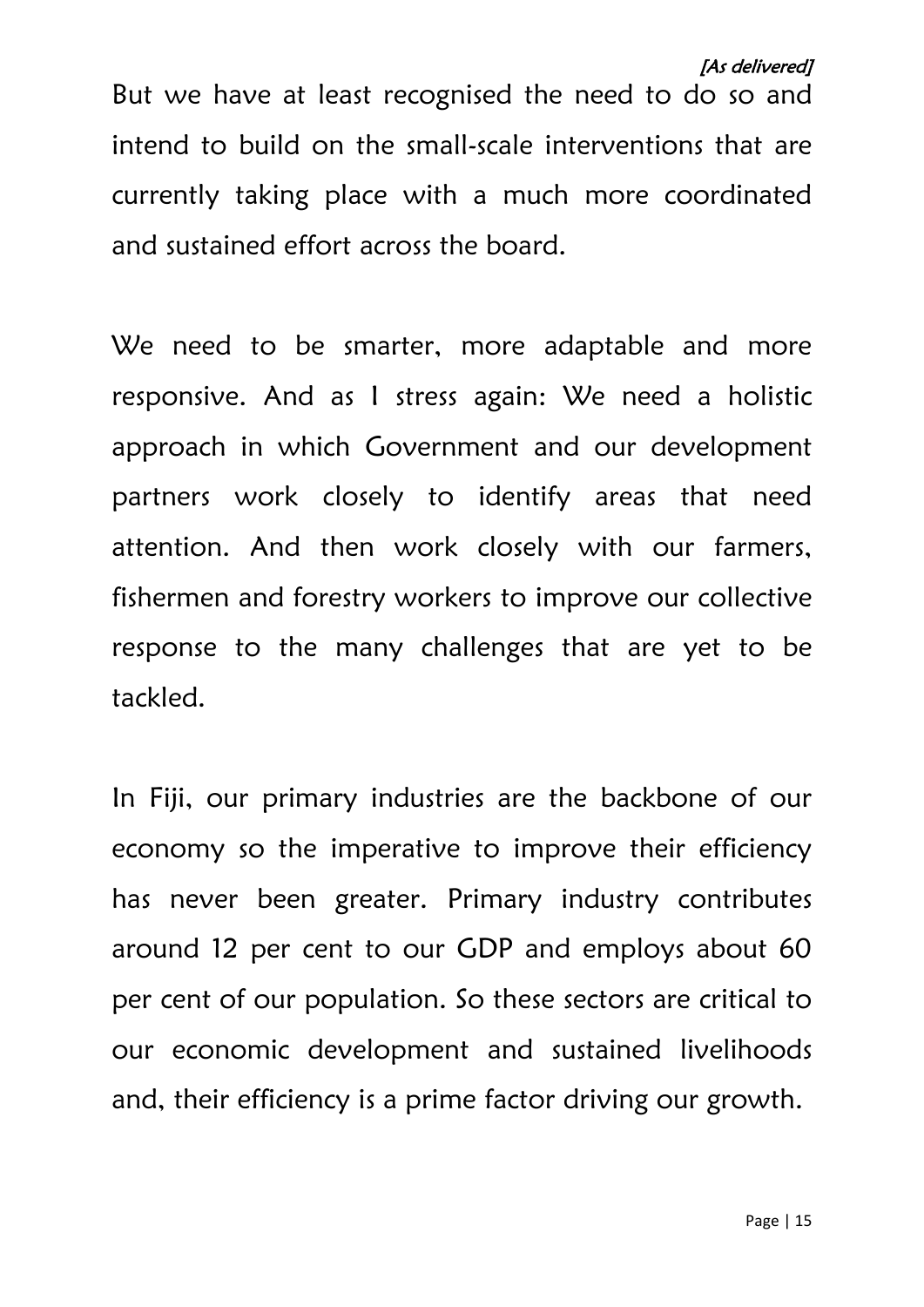#### [As delivered]

We can do a lot better than we have. And we intend to place a lot more emphasis on efficiency and productivity in our new five-year and twenty-year national development plans.

While observing that there is much to be done, we can also acknowledge some things that are cause for celebration. We are proud that the prevalence of undernourishment among Fijians has been reduced from 6.6 per cent in 1990-1992 to 4.5 per cent in the most recent survey – a fact acknowledged by the award I received yesterday on Fiji's behalf.

That more of our people are eating better and their levels of nourishment have reached acceptable standards is a very positive sign and we must do everything we can to keep improving this record.

The rate of undernourished children in Fiji also declined from 15 per cent to 6 per cent in the 29 years between 1980 and 2009. But we still have challenges in reducing the prevalence of malnutrition in children five years old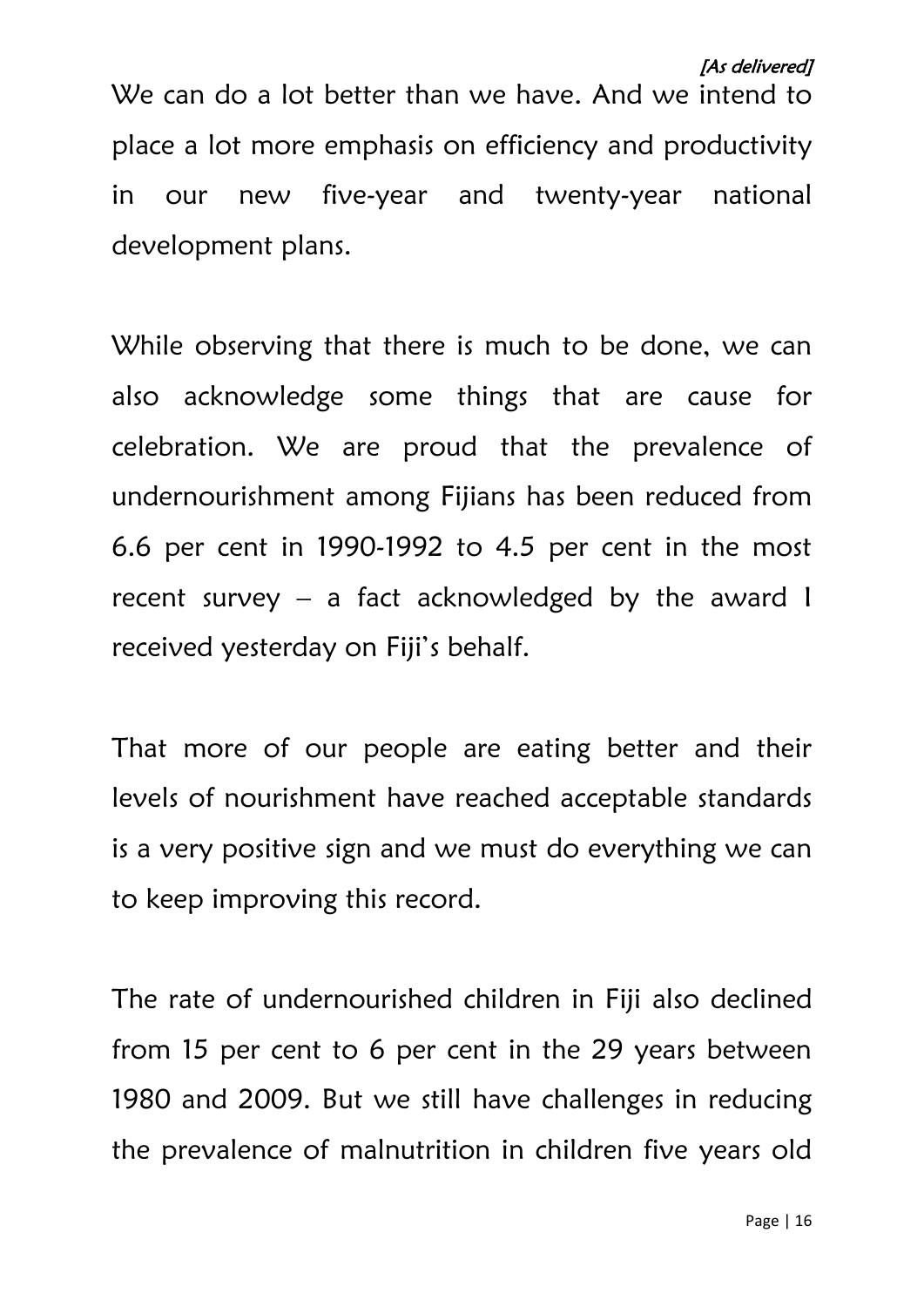and under. Too many of our children still suffer from stunting or low height for age because of long-term insufficient nutrient intake; wasting or low weight for height for the same reason; or micronutrient deficiencies resulting mainly from diets that lack essential vitamins and minerals.

And anaemia, usually caused by an insufficient intake of iron, remains widespread among women and girls, affecting about half of those under the age of five.

My Government has introduced a number of initiatives in this respect to arrest these problems. These amongst other things include food voucher programme for rural pregnant women, targeted and increased social welfare assistance through a food voucher programme, free medicine, free water and subsidised electricity for those with low incomes. It also now includes free milk for class one students at all our primary schools.

So Excellencies, Ladies and Gentlemen,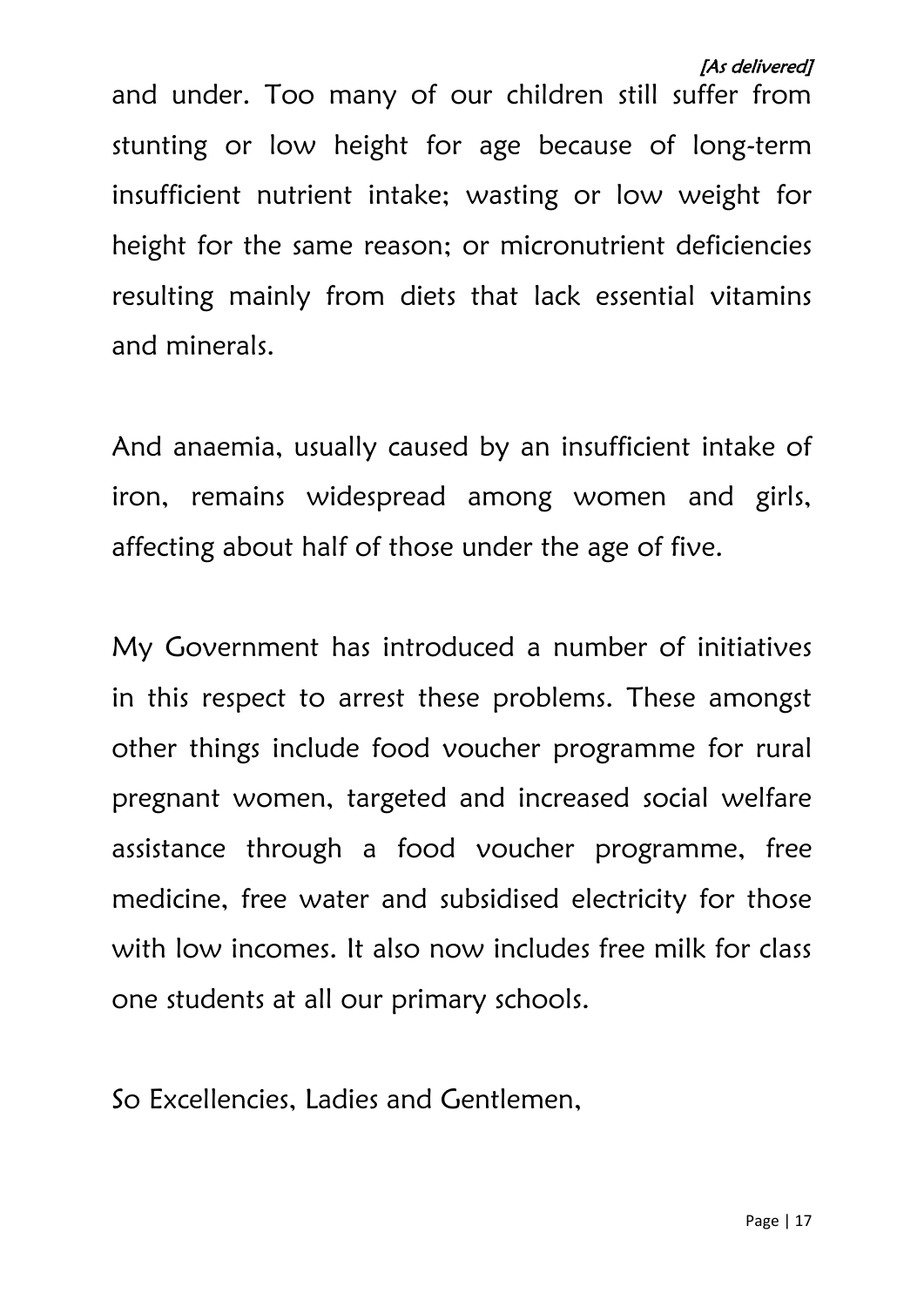## [As delivered]

The fight to eradicate malnutrition, hunger and food insecurity in Fiji goes on, just as it does throughout the developing world.

As we all know, that fight is linked to the elimination of poverty and the development of economic and social progress for every citizen; plus the sustainable management and use of our natural resources, including the land we till, the water we drink and the air we breathe.

I again thank the FAO for its efforts throughout the world to assist us as Governments to address these most fundamental rights and needs of our people. And for bringing us all together here to learn from each other's experiences and refine our own approaches to meeting those needs as soon as possible.

Let me close by again asking for your support in the struggle by Pacific nations to get the world to finally recognise the growing crisis posed to us all by climate